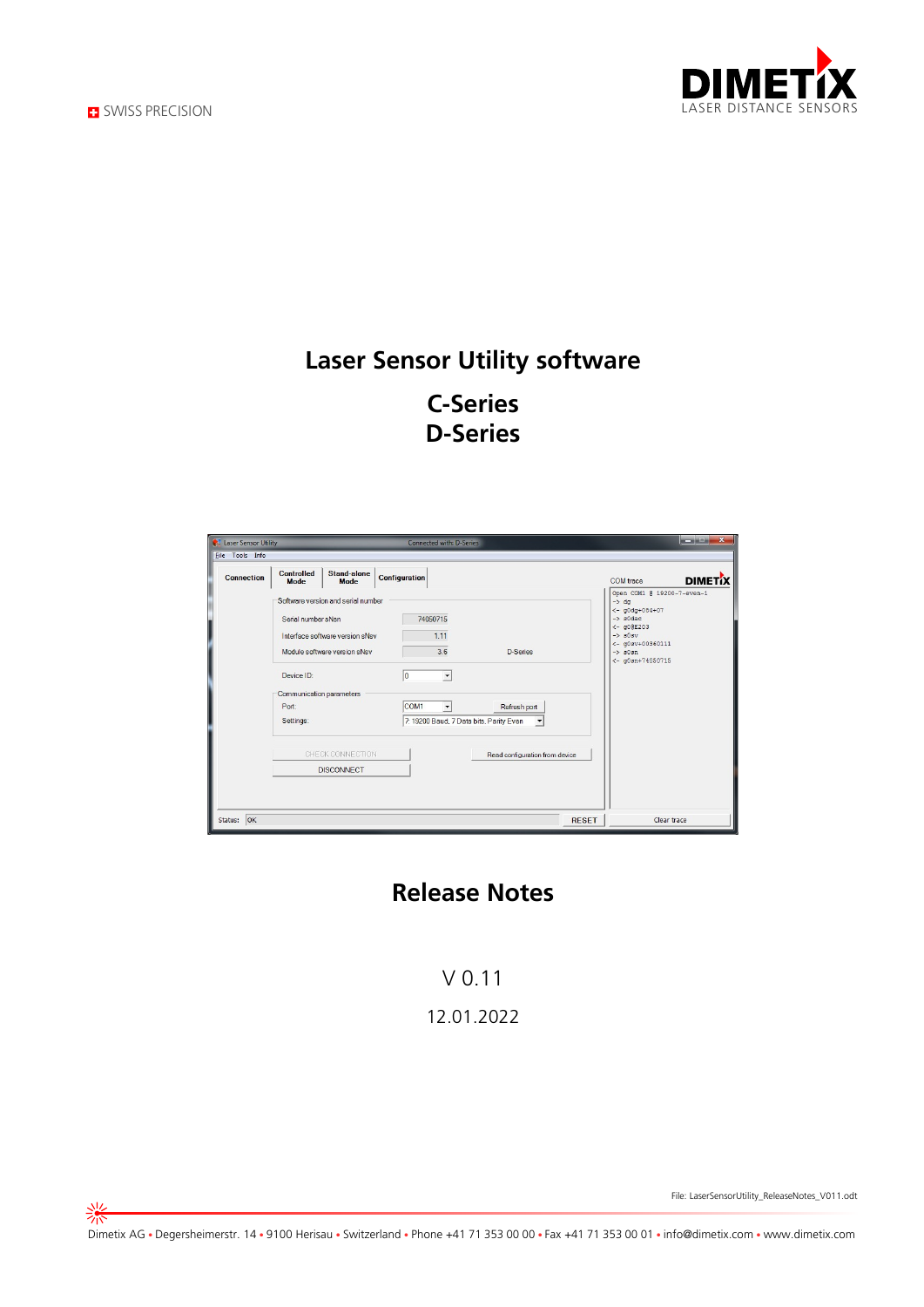

#### **Table of content**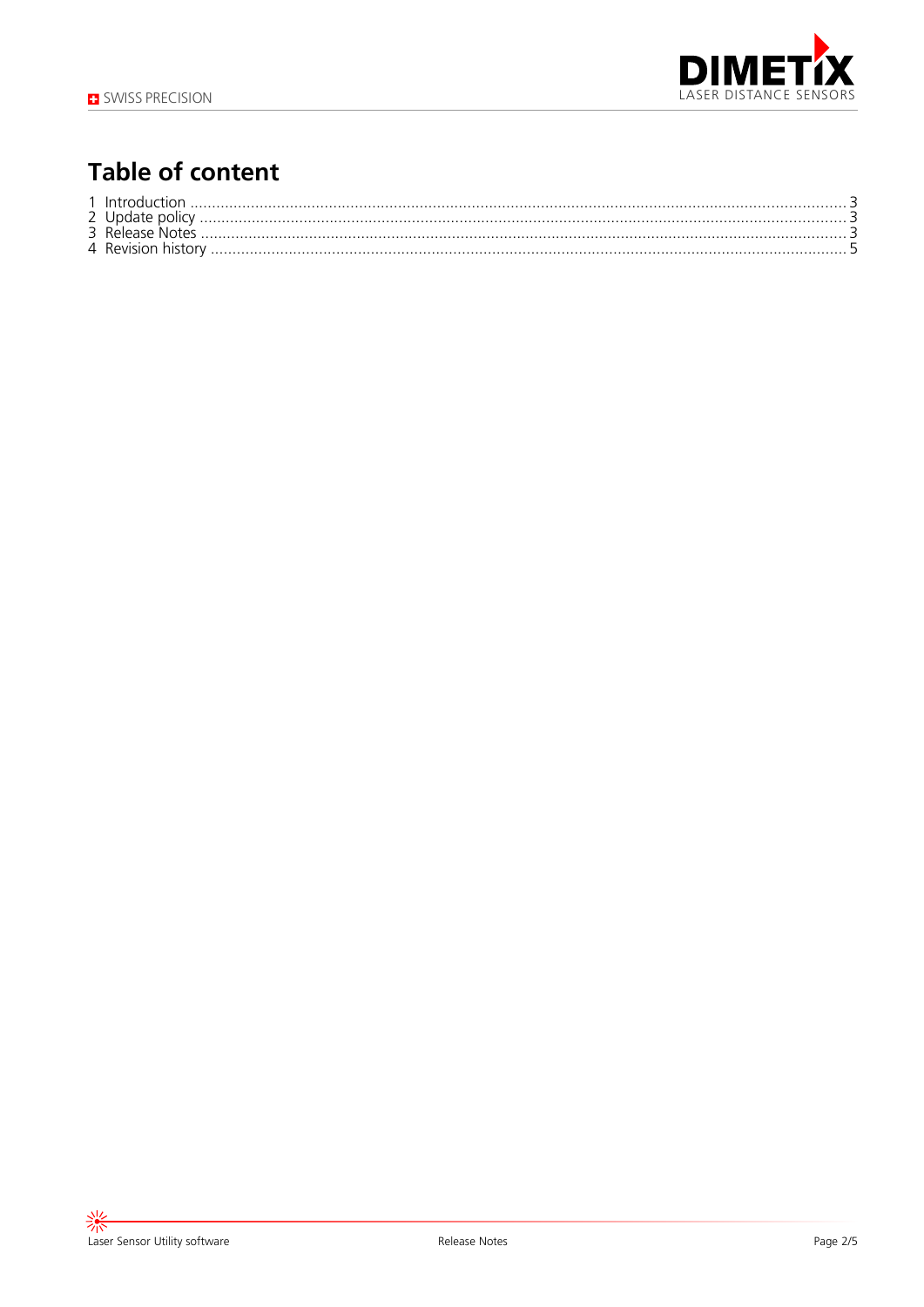

## **1 Introduction**

This document about the software update of the Laser Sensor Utility gives an overview over the software release versions and their benefits.

# **2 Update policy**

Always use the newest version of the Laser Sensor Utility software to benefit from new features, bug fixes and generally better stability. For the latest "Laser Sensor Utility" software version please go to the Dimetix website [https://dimetix.com/en/products/software/.](https://dimetix.com/en/products/software/)

#### **3 Release Notes**

| <b>Version</b> | <b>Date</b> | <b>Modifications and improvements</b>                                                                                                                                                                                                                                     |  |  |
|----------------|-------------|---------------------------------------------------------------------------------------------------------------------------------------------------------------------------------------------------------------------------------------------------------------------------|--|--|
| V2.4.1         | 12.01.2022  | - Tracking with buffering read out with ID>9 bug fix<br>- Language optimization                                                                                                                                                                                           |  |  |
| V2.3.7         | 04.01.2021  | - Analog output: negative values possible for the min. and max. level                                                                                                                                                                                                     |  |  |
| V2.3.6         | 21.12.2020  | - Language optimization                                                                                                                                                                                                                                                   |  |  |
| V2.3.3         | 26.11.2020  | - Possibility to set negative values for DO levels (D-Series only)                                                                                                                                                                                                        |  |  |
| V2.3.2         | 25.11.2020  | - Integration of the user mode (serial output enable) and user output format (digital output pulse and source)<br>- Integration of additional features (distance jump)<br>- Bugfix windows 10 usb driver<br>- new layout with user support (download button color change) |  |  |
| V2.2.8         | 11.09.2019  | - Integration of the new D-Serie devices DBN & DEH<br>- Bugfix tracking with buffering in error case                                                                                                                                                                      |  |  |
| V2.2.7         | 11.07.2019  | - Firmware download optimized for windows 10                                                                                                                                                                                                                              |  |  |
| V2.2.5         | 09.04.2019  | - Added filter formula<br>- Improvement Japanese language<br>- Setup options for USBDriver                                                                                                                                                                                |  |  |
| V2.2.3         | 24.09.2018  | - Corrections in Japanese software translations<br>- Reset instructions graphically overworked                                                                                                                                                                            |  |  |
| V2.2.2         | 21.09.2018  | - Windows 10 connection bugfix<br>- Stop tracking during connection procedure overworked                                                                                                                                                                                  |  |  |
| V2.2.1         | 14.09.2018  | - Improvements in Utility software adaptation according sensor type<br>- Some general improvements                                                                                                                                                                        |  |  |
| V2.2.0         | 25.07.2018  | - Support of D-Series Industrial Ethernet firmware download (only over USB)<br>- Support of D-Series interface board firmware download over USB<br>- USB communication bugfixe                                                                                            |  |  |
| V2.1.21        | 09.05.2018  | - Manual command input bugfix<br>- ID selection bugfix                                                                                                                                                                                                                    |  |  |
| V2.1.20        | 07.05.2018  | - General translation improvements<br>- ID selection up to 99 (only available for D-Series)<br>- Load / Save configuration file bugfix<br>- Selection of available baud rates according sensor type                                                                       |  |  |
| V2.1.19        | 28.02.2018  | - New software translation French and Taiwanese<br>- New COM port availability and search functionality (Serial Port)<br>- UBS connect and disconnect procedure optimized<br>- Overworked filter (moving average) configurations. Possible filter length: 2-32            |  |  |
| V2.1.16        | 20.12.2017  | - New USB driver for D-Series devices (Communication over virtual COM port)<br>- SSI configuration bugfixe<br>- Autostart bugfixe                                                                                                                                         |  |  |
| V2.1.15        | 06.12.2017  | - Support of module communication and firmware download (C & D-Series)<br>- New icon for Laser Sensor Utility software                                                                                                                                                    |  |  |
| V2.1.14        | 29.11.2017  | - Added reset instructions for D-Series devices<br>- Overworked Utility software adaptation according sensor type                                                                                                                                                         |  |  |
| V2.1.13        | 10.11.2017  | - Support of firmware download of D-Series sensors (only over RS-232)                                                                                                                                                                                                     |  |  |
| V2.1.12        | 06.11.2017  | - Overworked output protocol configuration for D-Series. Configurations on a single page (including gain & offset)<br>- Disabled no more used offset and gain configuration tab for D-Series                                                                              |  |  |
| V2.1.11        | 05.10.2017  | - Overworked Utility software adaptation according D-Series sensor types (disabled no more used user configuration)                                                                                                                                                       |  |  |
| V2.1.10        | 03.10.2017  | - Implemented new measurement characteristic for D-Series<br>- Bugfix in Autostart, Stand-alone and tracking with buffering configurations                                                                                                                                |  |  |
| V2.1.9         | 27.06.2017  | - ID configuration bugfix (initialization of default ID corrected)                                                                                                                                                                                                        |  |  |
|                |             |                                                                                                                                                                                                                                                                           |  |  |

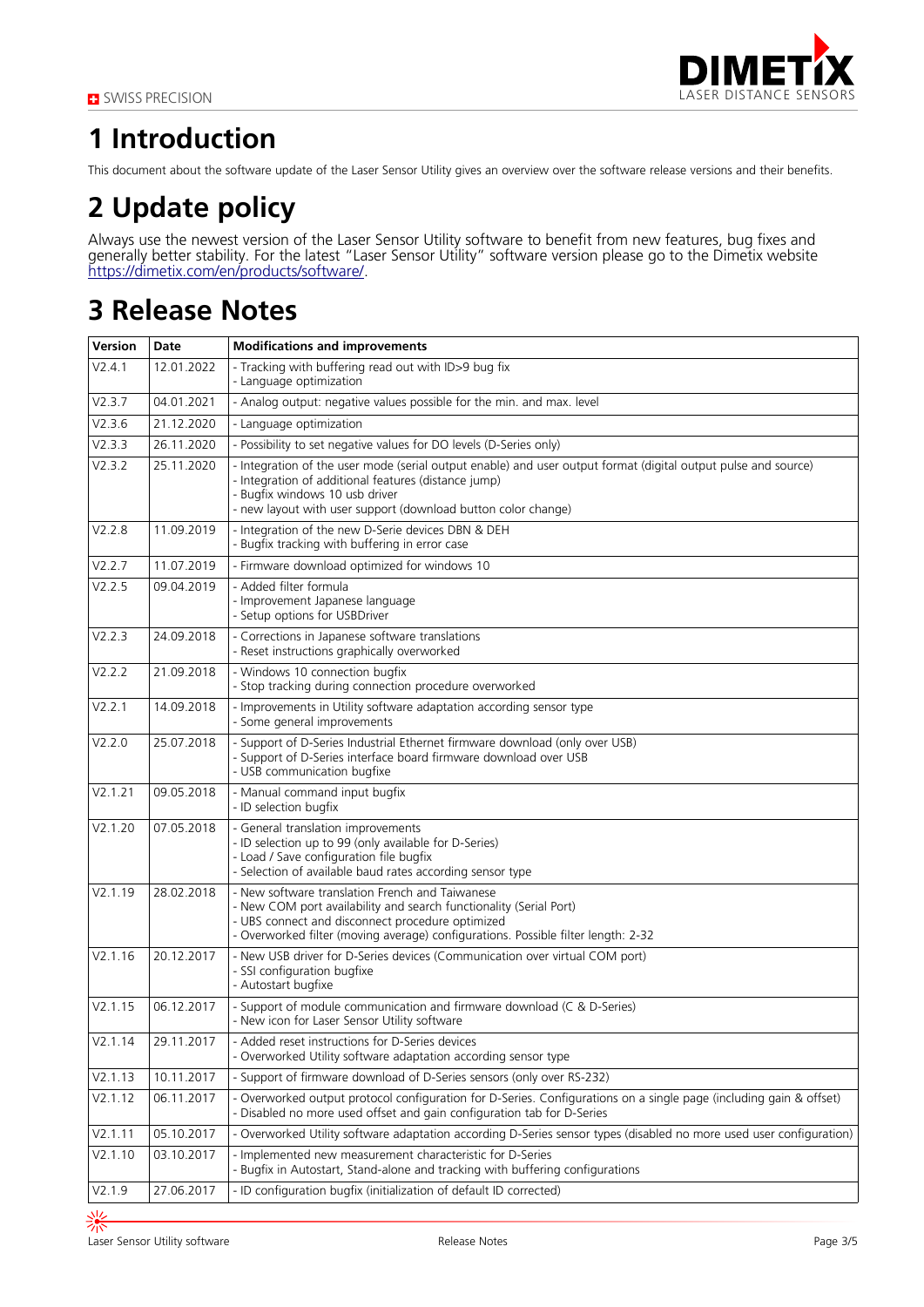

| V2.1.8           | 28.03.2017           | - Added output type configuration for D-Series devices<br>- Disabled no more used configuration tabs for D-Series devices |
|------------------|----------------------|---------------------------------------------------------------------------------------------------------------------------|
| V2.1.7           | 25.03.2017           | - Added detection of the D-Series sensors<br>- Added new device ID configuration tab                                      |
| Before<br>V2.1.6 | Before<br>21.03.2017 | - First release of "Laser Sensor Utility" software. Before "DLS/FLS Utility" software.                                    |